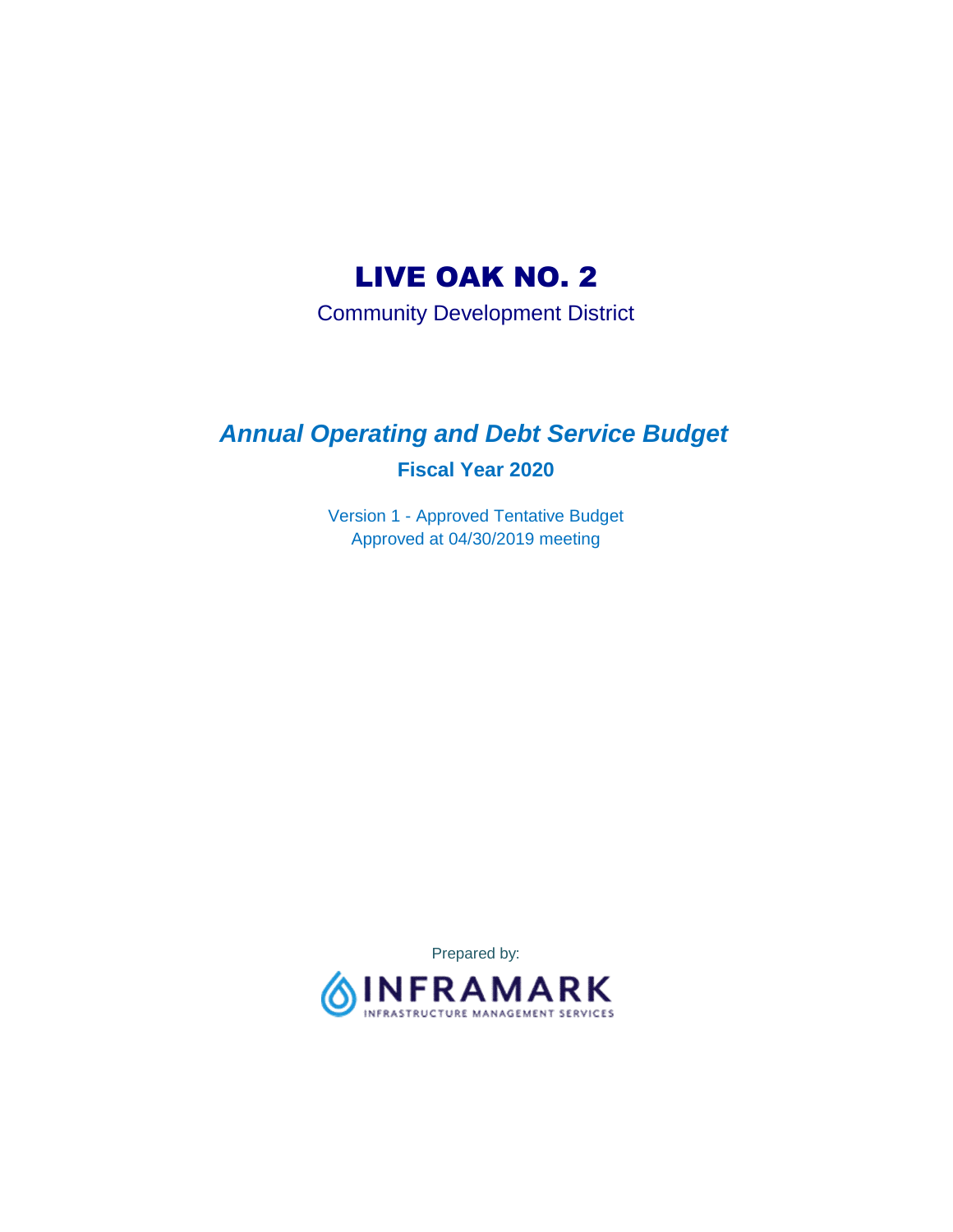#### **Table of Contents**

|                            | Page #  |
|----------------------------|---------|
| <b>OPERATING BUDGET</b>    |         |
| General Fund               |         |
|                            |         |
|                            | $2 - 4$ |
|                            | 5       |
|                            |         |
| <b>DEBT SERVICE BUDGET</b> |         |
| Series 2016                |         |
|                            | 6       |
|                            |         |

#### **SUPPORTING BUDGET SCHEDULES**

|--|--|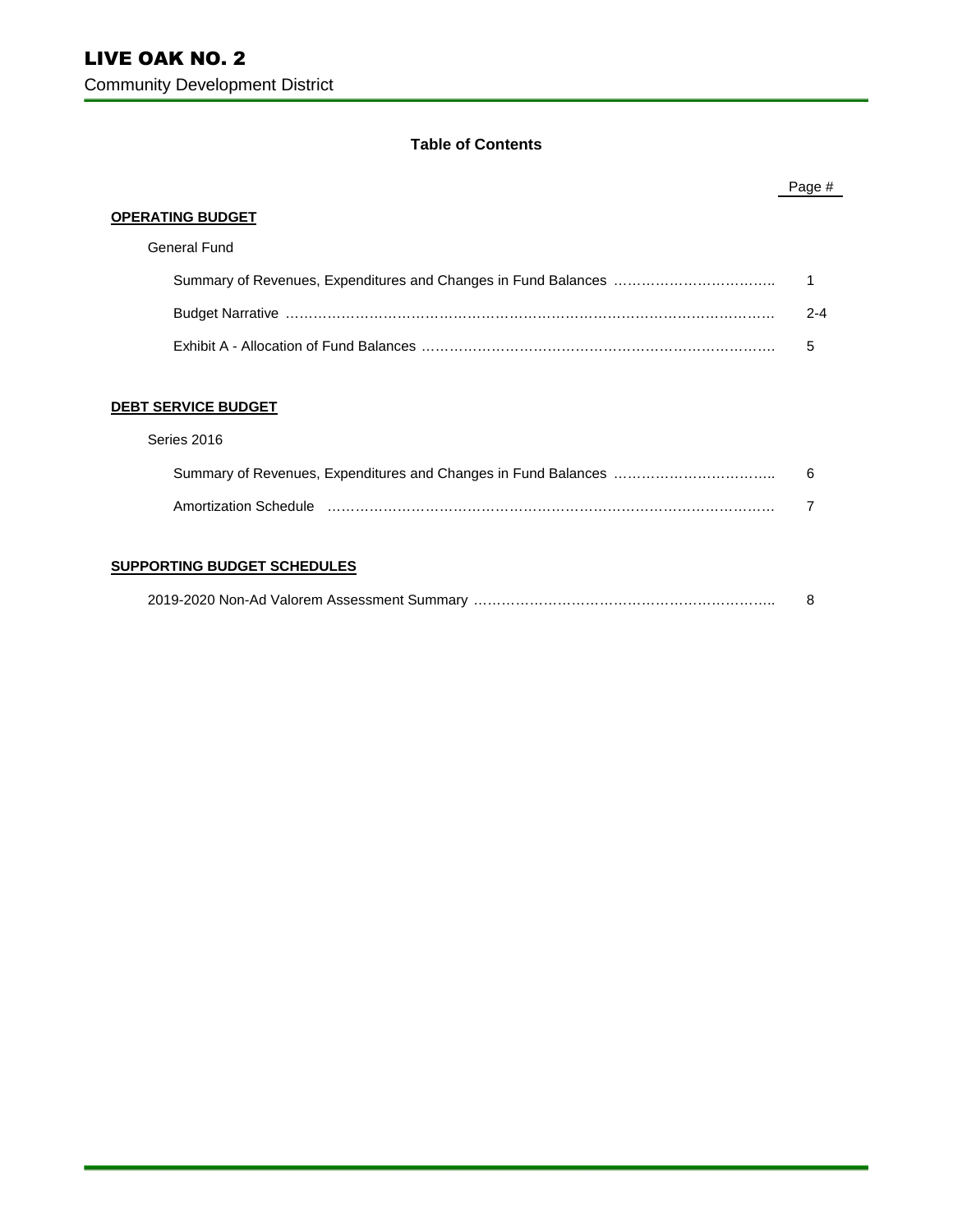# LIVE OAK NO. 2

Community Development District *General Fund* 

## **Summary of Revenues, Expenditures and Changes in Fund Balances**

|  | Fiscal Year 2020 Approved Tentative Budget |
|--|--------------------------------------------|

|                                     | <b>ACTUAL</b>            | <b>ACTUAL</b> |                          | <b>ADOPTED</b><br><b>BUDGET</b> | <b>ACTUAL</b><br><b>THRU</b> |     | <b>PROJECTED</b><br><b>APRIL-</b> | <b>TOTAL</b><br><b>PROJECTED</b> | <b>ANNUAL</b><br><b>BUDGET</b> |  |
|-------------------------------------|--------------------------|---------------|--------------------------|---------------------------------|------------------------------|-----|-----------------------------------|----------------------------------|--------------------------------|--|
| <b>ACCOUNT DESCRIPTION</b>          | FY 2017                  | FY 2018       |                          | FY 2019                         | <b>MAR-2019</b>              |     | <b>SEP-2019</b>                   | FY 2019                          | FY 2020                        |  |
| <b>REVENUES</b>                     |                          |               |                          |                                 |                              |     |                                   |                                  |                                |  |
| Interest - Investments              | \$<br>1,761              | \$            | 3,218<br>\$              | 1,000                           | \$<br>4,475                  |     | \$<br>1,000                       | \$<br>5,475                      | \$<br>3,000                    |  |
| Interest - Tax Collector            |                          |               | 545                      |                                 |                              | 169 |                                   | 169                              |                                |  |
| Special Assmnts- Tax Collector      | 256,049                  |               | 256,049                  | 253,094                         | 243,375                      |     | 9,719                             | 253,094                          | 253,093                        |  |
| Special Assmnts- Discounts          | (9, 543)                 |               | (9,761)                  | (10, 124)                       | (9, 583)                     |     |                                   | (9,583)                          | (10, 124)                      |  |
| <b>Other Miscellaneous Revenues</b> | 1,667                    |               |                          |                                 |                              | 519 |                                   | 519                              |                                |  |
| <b>TOTAL REVENUES</b>               | 249,934                  | 250,051       |                          | 243,970                         | 238,955                      |     | 10,719                            | 249,674                          | 245,969                        |  |
| <b>EXPENDITURES</b>                 |                          |               |                          |                                 |                              |     |                                   |                                  |                                |  |
| <b>Administrative</b>               |                          |               |                          |                                 |                              |     |                                   |                                  |                                |  |
| P/R-Board of Supervisors            | 3,200                    |               | 4,000                    | 6,000                           |                              | 600 | 3,000                             | 3,600                            | 6,000                          |  |
| <b>FICA Taxes</b>                   | 245                      |               | 306                      | 459                             |                              | 46  | 230                               | 275                              | 459                            |  |
| ProfServ-Arbitrage Rebate           | 600                      |               | 600                      | 600                             |                              |     | 600                               | 600                              | 600                            |  |
| ProfServ-Dissemination Agent        |                          |               | 1,000                    | 1,000                           | $\blacksquare$               |     | 1,000                             | 1,000                            | 1,000                          |  |
| ProfServ-Engineering                | 27,104                   |               | 20,739                   | 15,000                          | 7,470                        |     | 7,530                             | 15,000                           | 15,000                         |  |
| ProfServ-Legal Services             | 2,969                    |               | 1,731                    | 3,000                           |                              | 997 | 2,003                             | 3,000                            | 3,000                          |  |
| ProfServ-Mgmt Consulting Serv       | 38,850                   |               | 38,850                   | 40,000                          | 20,000                       |     | 20,000                            | 40,000                           | 40,000                         |  |
| ProfServ-Special Assessment         | 12,500                   |               | 12,500                   | 12,500                          | 12,500                       |     | $\overline{\phantom{a}}$          | 12,500                           | 12,500                         |  |
| ProfServ-Trustee Fees               | 3,971                    |               | 3,971                    | 3,717                           | $\overline{a}$               |     | 3,971                             | 3,971                            | 3,971                          |  |
| <b>Auditing Services</b>            | 3,500                    |               | 3,500                    | 3,500                           |                              |     | 3,500                             | 3,500                            | 3,500                          |  |
| Postage and Freight                 | 70                       |               | 121                      | 500                             |                              | 22  | 74                                | 96                               | 500                            |  |
| Insurance - General Liability       | 8,310                    |               | 8,310                    | 9,141                           | 7,812                        |     |                                   | 7,812                            | 8,593                          |  |
| Printing and Binding                | 125                      |               | 114                      | 300                             |                              | 66  | 150                               | 216                              | 300                            |  |
| Legal Advertising                   | 1,762                    |               | 2,795                    | 900                             |                              |     | 900                               | 900                              | 900                            |  |
| Misc-Bank Charges - SunTrust        | 295                      |               | 282                      | 300                             |                              | 141 | 150                               | 291                              | 300                            |  |
| Misc-Assessmnt Collection Cost      | 3,372                    |               | 1                        | 5,062                           | 4,673                        |     | 194                               | 4,867                            | 5,062                          |  |
| Misc-Web Hosting                    | 775                      |               | $\overline{a}$           | 1,000                           |                              | 468 | 500                               | 968                              | 1,000                          |  |
| <b>Office Supplies</b>              | $\overline{\phantom{a}}$ |               | $\overline{\phantom{a}}$ | 100                             | $\overline{\phantom{a}}$     |     | 50                                | 50                               | 100                            |  |
| <b>Annual District Filing Fee</b>   | 175                      |               | 175                      | 175                             |                              | 175 |                                   | 175                              | 175                            |  |
| <b>Total Administrative</b>         | 107,823                  |               | 98,995                   | 103,254                         | 54,970                       |     | 43,851                            | 98,820                           | 104,188                        |  |
| <b>Field</b>                        |                          |               |                          |                                 |                              |     |                                   |                                  |                                |  |
| Contracts-Envirom'l Monitoring      |                          |               | 3,200                    | 3,200                           | 2,400                        |     | 800                               | 3,200                            | 3,200                          |  |
| Contracts-Landscape                 | 44,238                   |               | 44,238                   | 44,238                          | 22,119                       |     | 22,119                            | 44,238                           | 44,238                         |  |
| Contracts-Lakes                     | 16,596                   |               | 16,596                   | 16,596                          | 8,298                        |     | 8,298                             | 16,596                           | 16,596                         |  |
| R&M-Fence                           | 2,015                    |               | 225                      | 5,000                           |                              | 225 | 2,500                             | 2,725                            | 5,000                          |  |
| R&M-Lake                            | 7,746                    |               | 31,688                   | 7,500                           | 1,060                        |     | 3,750                             | 4,810                            | 7,500                          |  |
| R&M-Wetland Monitoring              | 2,400                    |               | 7,350                    | 8,000                           |                              |     | 8,000                             | 8,000                            | 8,000                          |  |
| Misc-Contingency                    | 26,125                   |               | 9,739                    | 25,000                          |                              |     | 12,500                            | 12,500                           | 26,065                         |  |
| Reserve - Ponds                     | 24,432                   |               |                          | 31,182                          |                              |     |                                   |                                  | 31,182                         |  |
| <b>Total Field</b>                  | 123,552                  |               | 113,036                  | 140,716                         | 34,102                       |     | 57,967                            | 92,069                           | 141,781                        |  |
| <b>TOTAL EXPENDITURES</b>           | 231,375                  | 212,031       |                          | 243,970                         | 89,072                       |     | 101,818                           | 190,889                          | 245,969                        |  |
| Net change in fund balance          | 18,559                   |               | 38,020                   |                                 | 149,883                      |     | (91,099)                          | 58,785                           |                                |  |
| <b>FUND BALANCE, BEGINNING</b>      | 351,341                  |               | 369,900                  | 407,920                         | 407,920                      |     |                                   | 407,920                          | 466,705                        |  |
| <b>FUND BALANCE, ENDING</b>         | 369,900<br>\$            | \$<br>407,920 | \$                       | 407,920                         | 557,803<br>\$                |     | (91,099)<br>\$                    | 466,705<br>\$                    | 466,705<br>\$                  |  |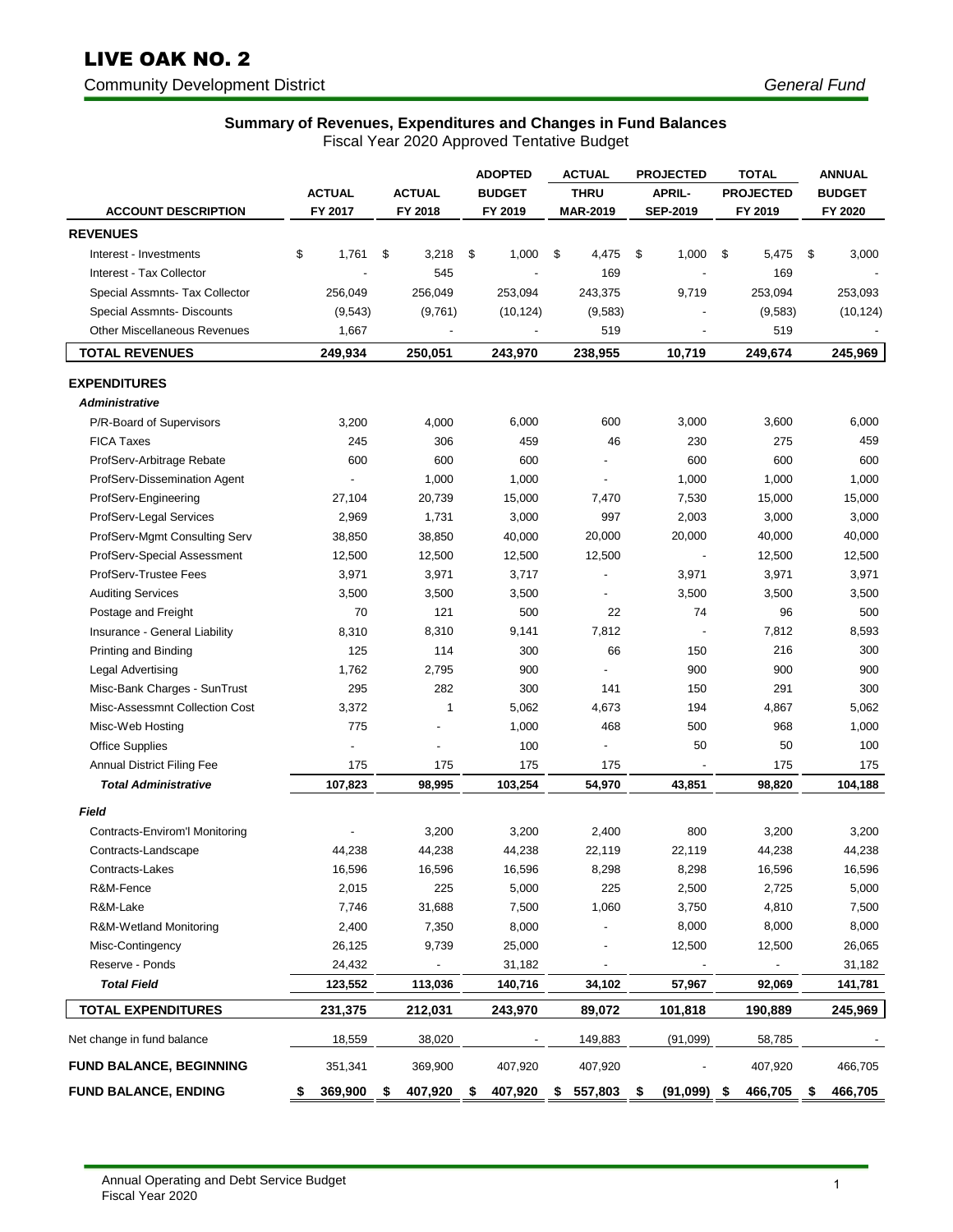## Live Oak No. 2

Community Development District

**Operating Budget**  Fiscal Year 2020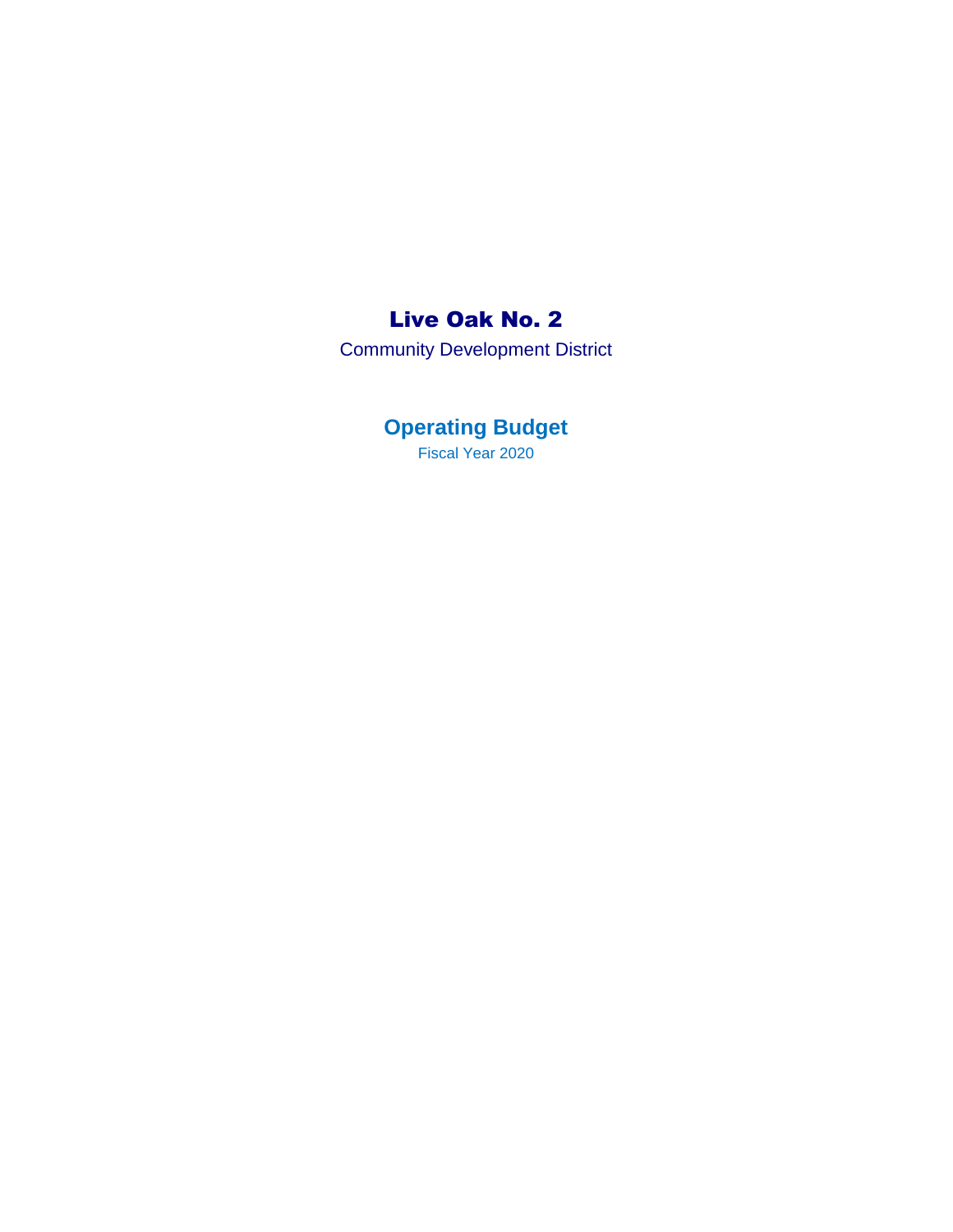#### **Budget Narrative**

Fiscal Year 2020

## **REVENUES**

#### **Special Assessment – Tax Collector**

The District will levy a Non-Ad Valorem assessment on all the assessable property within the District in order to pay for the operating expenditures during the Fiscal Year.

#### **Special Assessment – Discount**

Per Section 197.162, Florida Statutes, discounts are allowed for early payment of assessments. The budgeted amount for the fiscal year is calculated at 4% of the anticipated Non-Ad Valorem assessments.

## **EXPENDITURES**

## **ADMINISTRATIVE**

#### **P/R Board of Supervisor**

Chapter 190 of the Florida Statutes allows for a member of the Board of Supervisors to be compensated for a meeting attendance and to receive \$200 per meeting plus payroll taxes.

#### **FICA Taxes**

Payroll taxes for the Supervisors' salaries are calculated at 7.65% of gross payroll.

#### **Professional Services-Arbitrage Rebate Calculation**

The District will contract with an independent certified public account to annually calculate the District's Arbitrage Rebate Liability on the Series of Benefit Special Assessment Bonds. The budgeted amount for the fiscal year is based on standard fees charged for this service.

#### **Professional Services-Dissemination Agent**

The District is required by the Securities and Exchange Commission to comply with rule 15c2-12(b)-(5), which relates to additional supporting requirements for unrelated bond issues. The budgeted amount for the fiscal year is based on the Series 2016 Continuing Disclosure Certificate found in the indenture.

#### **Professional Services-Engineering**

The District's engineer will be providing general engineering services to the District, i.e. attendance and preparation for monthly board meetings, review invoices, etc. Fees are based on estimated activity.

#### **Professional Services-Legal**

The District's legal counsel will be providing general legal services to the District, i.e. attendance and preparation for monthly meetings, review operating and maintenance contracts, etc. Fees are based on estimated activity.

#### **Professional Services-Management Consulting**

The District receives Management, Accounting, IT and Administrative services as part of a Management Agreement with Inframark - Infrastructure Management Services. The fees are related to the current contracted fees in the Management Agreement.

#### **Professional Services-Special Assessments**

The District has contracted with Inframark - Infrastructure Management Services for the collection of assessments, updating the District's tax roll and levying the annual assessment.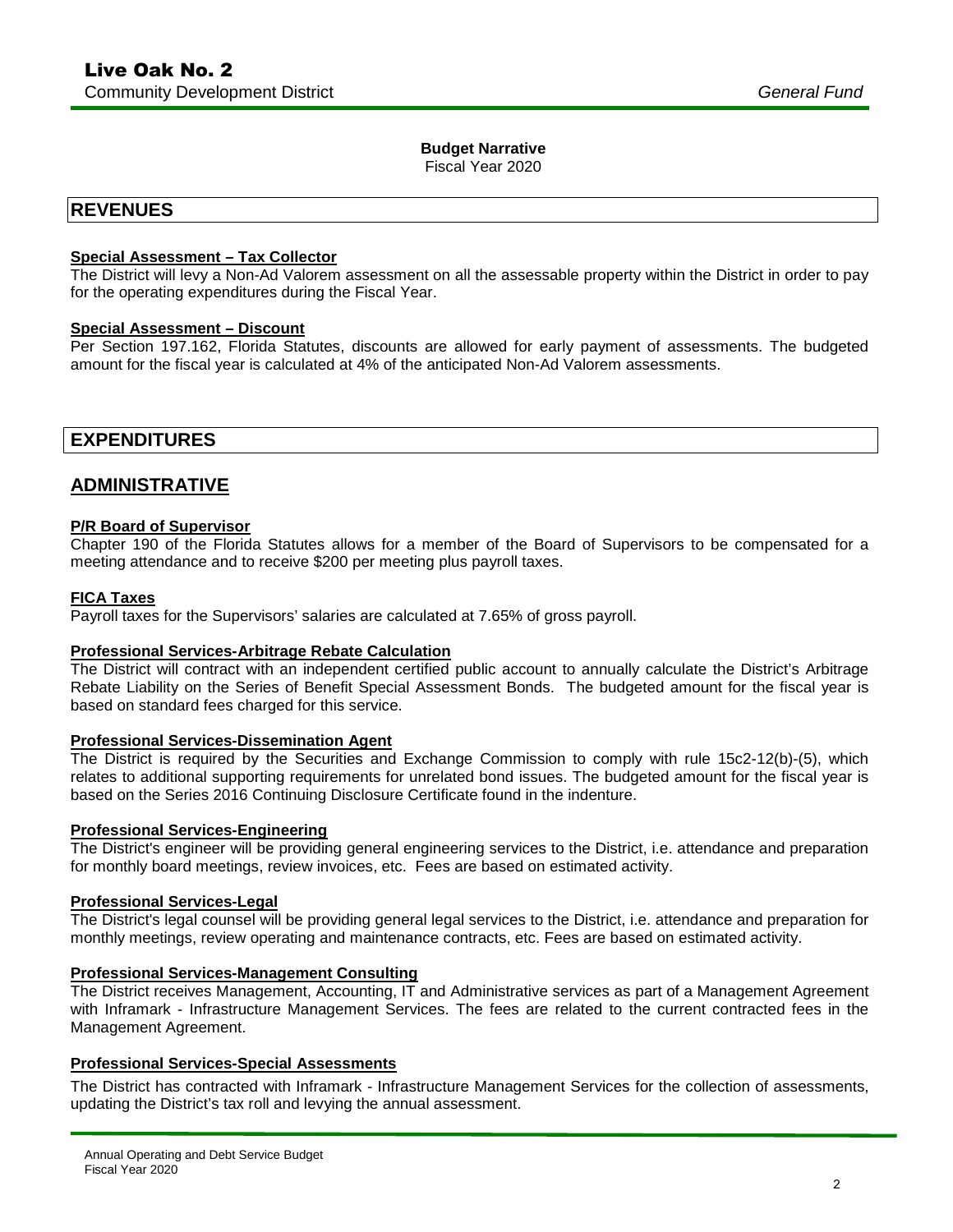### **Budget Narrative**

Fiscal Year 2020

## **EXPENDITURES**

## **ADMINISTRATIVE (CONTINUED)**

#### **Professional Services-Trustee**

The District pays US Bank an annual fee for trustee services on the Series 2016 Special Assessments Refunding Bond. The budgeted amount was provided by the Trustee.

#### **Auditing Services**

The District is required annually to conduct an audit of its financial records by an Independent Certified Public Accounting Firm. The fee is based on existing year's engagement letter.

#### **Postage & Freight**

Mailing of agenda packages, overnight deliveries & correspondence.

#### **Insurance – General Liability**

The District has general liability insurance. These insurance policies are held with Public Risk Insurance. Public Risk Insurance specializes in providing insurance coverage to governmental agencies. The amount is based upon historical expenses with a projected 10% increase.

#### **Printing & Binding**

Printing & binding agenda packages for board meetings, printing of computerized checks, stationary, envelopes etc.

#### **Legal Advertising**

The District is required to advertise various notices for monthly Board meetings, public hearings, etc. in a newspaper of general circulation.

#### **Misc- Bank Charges**

Bank Fees charged by SunTrust on the main operating account.

#### **Misc-Assessment Collection Fee**

The District reimburses the Tax Collector for necessary administrative costs. Per the Florida Statutes, administrative costs shall include, but not be limited to, those costs associated with personnel, forms, supplies, data processing, computer equipment, postage, and programming. The District also compensates the Tax Collector for the actual cost of collection **or** 2% on the amount of special assessments collected and remitted, whichever is greater. The budget for collection costs was based on a maximum of 2% of the anticipated assessment collections.

#### **Misc–Web Hosting**

The District will create and maintain a website for public access to the District's activities.

#### **Office Supplies**

Miscellaneous office supplies required to prepare agenda packages.

#### **Annual District Filing Fee**

The District is required to pay an annual fee to the Department of Economic Opportunity Division of Community Development for \$175.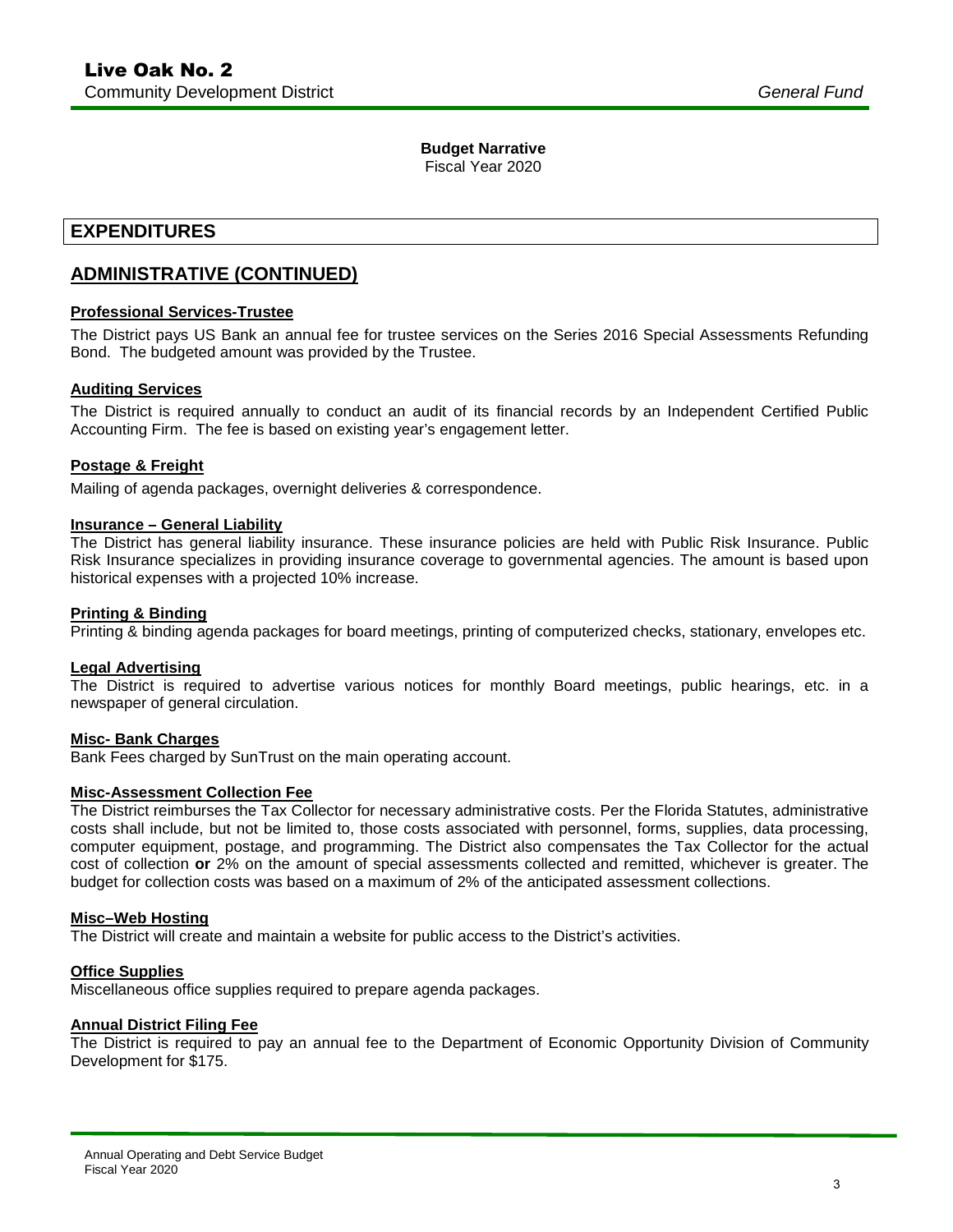### **Budget Narrative**

Fiscal Year 2020

## **EXPENDITURES**

## **OPERATIONS & MAINTENANCE**

#### **Contracts – Envirom'l Monitoring**

The District will contract with Florida Native Nursery to remove and maintain the overgrown weeds and brush in 3 flood compensation areas. The ongoing quarterly maintenance for mitigation of the area is \$800 per quarter.

#### **Contracts - Landscape**

The District currently has a contract with Landscape Maintenance Professionals, Inc. to maintain the landscaping and irrigation system of the common areas within the District. The contract amount is \$3,687 per month.

#### **Contracts-Lakes**

The District has a contract with American EcoSystems to provide lake spray services to 27 ponds for \$1,383/mo.

#### **R&M - Fence**

The District anticipates fence repair expenses.

#### **R&M – Lake**

The District expects to incur minor lake maintenance expenditures.

#### **R&M-Wetland Monitoring**

Monitoring and reporting services for the District's lakes will be provided by Driggers & King Engineering.

#### **Misc-Contingency**

This category represents miscellaneous expenditures incurred during the year that cannot be otherwise classified.

#### **Reserves-Ponds**

This represents reserves the district has budgeted and intends to designate as funds to set aside to cover future capital expenditures which may require substantial cash use.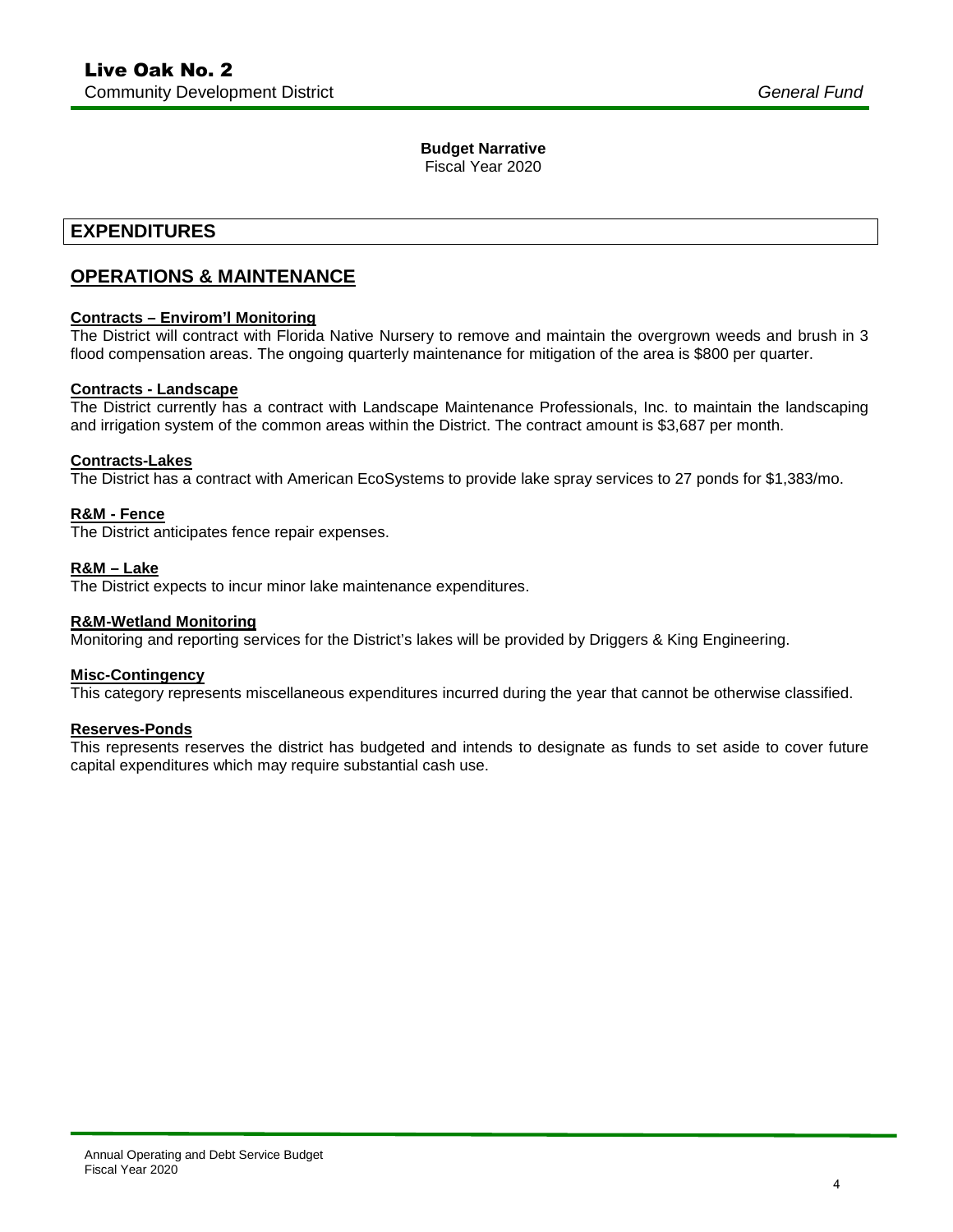### **Exhibit "A"**

### Allocation of Fund Balances

### **AVAILABLE FUNDS**

|                                                            |          | Amount |              |
|------------------------------------------------------------|----------|--------|--------------|
| Beginning Fund Balance - Fiscal Year 2020                  |          | \$     | 466,705      |
| Net Change in Fund Balance - Fiscal Year 2020              |          |        |              |
| Reserves - Fiscal Year 2020 Additions                      |          |        | 31,182       |
| Total Funds Available (Estimated) - 9/30/2020              |          |        | 497,887      |
| <b>ALLOCATION OF AVAILABLE FUNDS</b>                       |          |        |              |
| <b>Assigned Fund Balance</b>                               |          |        |              |
| <b>Operating Reserve - First Quarter Operating Capital</b> |          |        | $53,697$ (1) |
| Reserves - Ponds                                           | 170,751  |        |              |
| Reserves - Ponds - FY19 (Projected)                        | 31,182   |        |              |
| Reserves - Ponds - FY20 (Proposed)                         | 31,182   |        | 233,115      |
|                                                            | Subtotal |        | 286,812      |
| <b>Total Allocation of Available Funds</b>                 |          |        | 286,812      |
| <b>Total Unassigned (undesignated) Cash</b>                |          |        | 211,075      |
|                                                            |          |        |              |

#### **Notes**

(1) Represents approximately 3 months of operating expenditures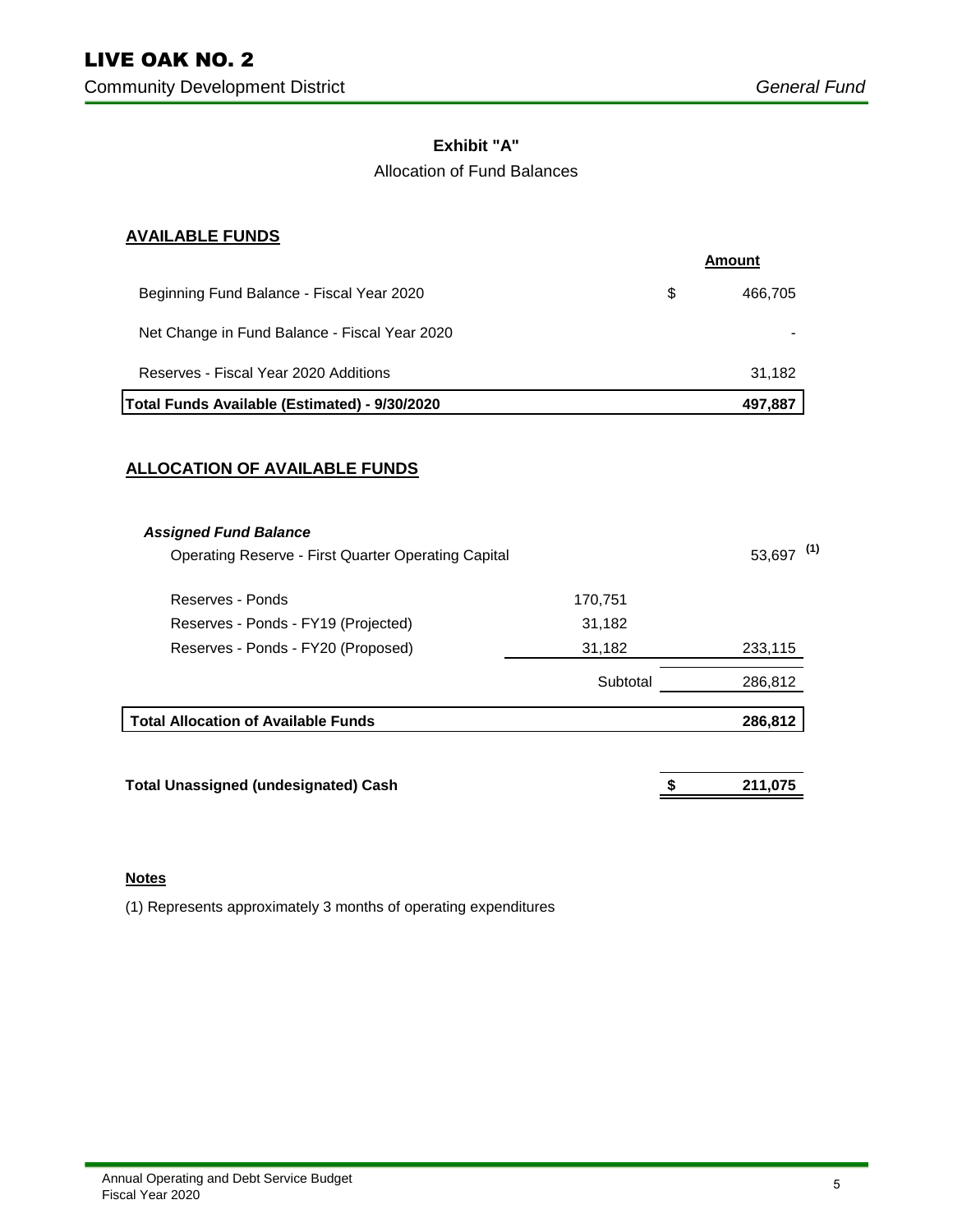## Live Oak No. 2

Community Development District

## **Debt Service Budget**

Fiscal Year 2020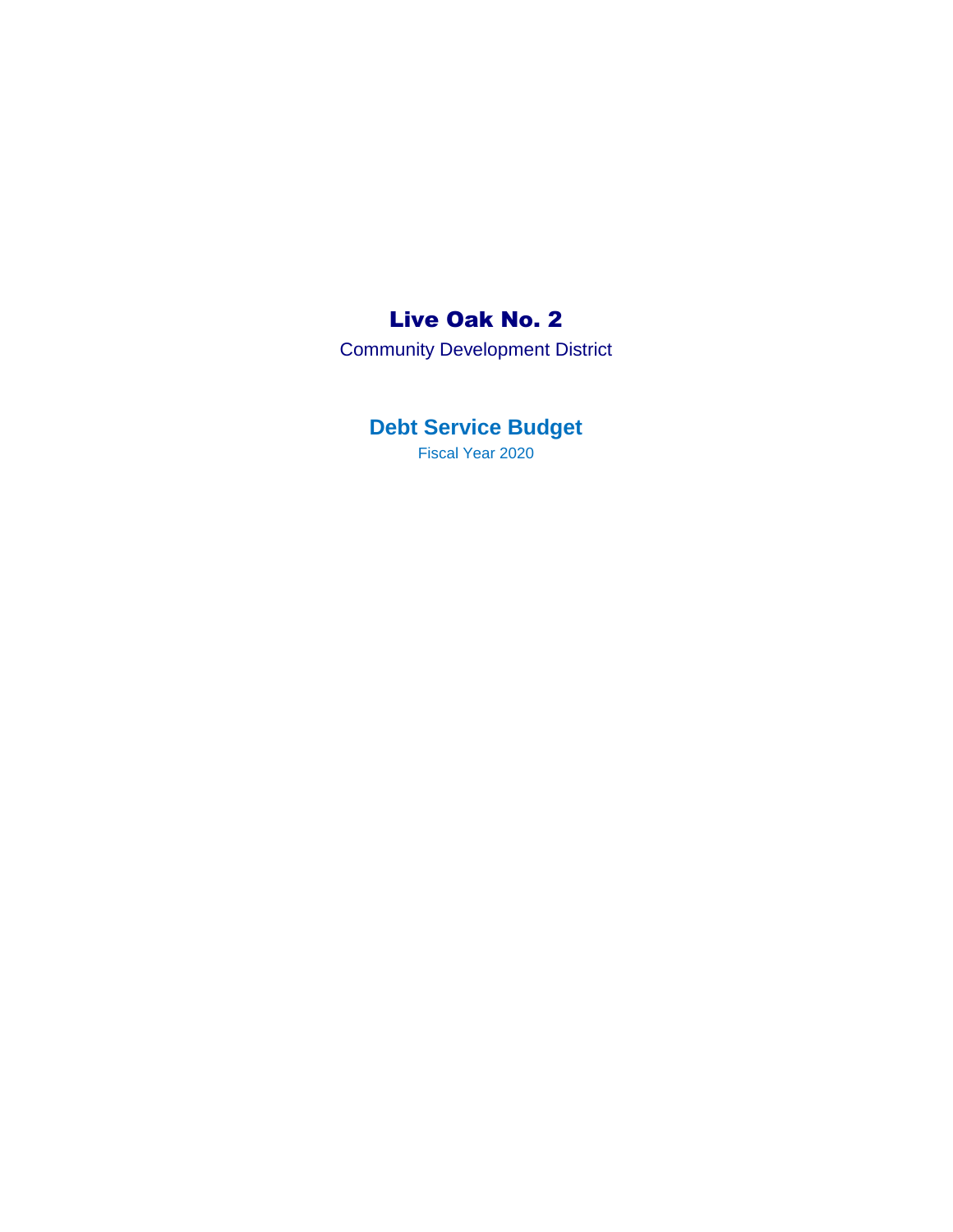## **Summary of Revenues, Expenditures and Changes in Fund Balances**

Fiscal Year 2020 Approved Tentative Budget

|                                                 |                                |             | <b>ADOPTED</b>               | <b>ACTUAL</b>   | <b>PROJECTED</b> | <b>TOTAL</b>     | <b>ANNUAL</b> |  |
|-------------------------------------------------|--------------------------------|-------------|------------------------------|-----------------|------------------|------------------|---------------|--|
|                                                 | <b>ACTUAL</b><br><b>ACTUAL</b> |             | <b>THRU</b><br><b>BUDGET</b> |                 | <b>APRIL-</b>    | <b>PROJECTED</b> | <b>BUDGET</b> |  |
| <b>ACCOUNT DESCRIPTION</b>                      | FY 2017                        | FY 2018     | FY 2019                      | <b>MAR-2019</b> | <b>SEP-2019</b>  | FY 2019          |               |  |
| <b>REVENUES</b>                                 |                                |             |                              |                 |                  |                  |               |  |
| Interest - Investments                          | \$<br>866                      | \$<br>1,088 | \$                           | \$<br>565       | \$<br>363        | \$<br>928        | \$            |  |
| Special Assmnts- Tax Collector                  | 600,455                        | 600,455     | 600,454                      | 577,397         | 23,057           | 600,454          | 600,454       |  |
| Special Assmnts- Prepayment                     |                                |             |                              |                 |                  |                  |               |  |
| <b>Special Assmnts- Discounts</b>               | (22, 379)                      | (22, 891)   | (24, 018)                    | (22, 734)       |                  | (22, 734)        | (24, 018)     |  |
| <b>TOTAL REVENUES</b>                           | 578,942                        | 578,652     | 576,436                      | 555,228         | 23,420           | 578,648          | 576,436       |  |
|                                                 |                                |             |                              |                 |                  |                  |               |  |
| <b>EXPENDITURES</b>                             |                                |             |                              |                 |                  |                  |               |  |
| <b>Administrative</b>                           |                                |             |                              |                 |                  |                  |               |  |
| Misc-Assessmnt Collection Cost                  | 7,907                          | 11,105      | 12,010                       | 11,086          | 461              | 11,547           | 12,009<br>\$  |  |
| <b>Total Administrative</b>                     | 7,907                          | 11,105      | 12,010                       | 11,086          | 461              | 11,547           | 12,009        |  |
| <b>Debt Service</b>                             |                                |             |                              |                 |                  |                  |               |  |
| <b>Principal Debt Retirement</b>                | 310,000                        | 315,000     | 320,000                      |                 | 320,000          | 320,000          | 330,000       |  |
| <b>Prepayments Series</b>                       | 15,000                         | 5,000       |                              |                 |                  |                  |               |  |
| <b>Interest Expense Series</b>                  | 245,548                        | 238,324     | 231,036                      | 115,518         | 115,518          | 231,036          | 223,836       |  |
| <b>Total Debt Service</b>                       | 570,548                        | 558,324     | 551,036                      | 115,518         | 435,518          | 551,036          | 553,836       |  |
| <b>TOTAL EXPENDITURES</b>                       | 578,455                        | 569,429     | 563,046                      | 126,604         | 435,978          | 562,583          | 565,844       |  |
| Excess (deficiency) of revenues                 |                                |             |                              |                 |                  |                  |               |  |
| Over (under) expenditures                       | 487                            | 9,223       | 13,390                       | 428,624         | (412, 558)       | 16,065           | 10,591        |  |
|                                                 |                                |             |                              |                 |                  |                  |               |  |
| <b>OTHER FINANCING SOURCES (USES)</b>           |                                |             |                              |                 |                  |                  |               |  |
| Contribution to (Use of) Fund<br><b>Balance</b> |                                |             | 13,390                       |                 |                  |                  | 10,590        |  |
| <b>TOTAL OTHER SOURCES (USES)</b>               | $\blacksquare$                 | ۰           | 13,390                       | $\blacksquare$  |                  | $\blacksquare$   | 10,590        |  |
| Net change in fund balance                      | 487                            | 9,223       | 13,390                       | 428,624         | (412, 558)       | 16,065           | 10,590        |  |
| <b>FUND BALANCE, BEGINNING</b>                  | (227, 568)                     | 442,386     | 452,097                      | 452,097         |                  | 452,097          | 468,162       |  |
| <b>FUND BALANCE, ENDING</b>                     | \$ (227,081)                   | \$451,609   | 465,487<br>S                 | 880,721<br>\$   | (412, 558)<br>\$ | 468,162<br>\$    | \$478,752     |  |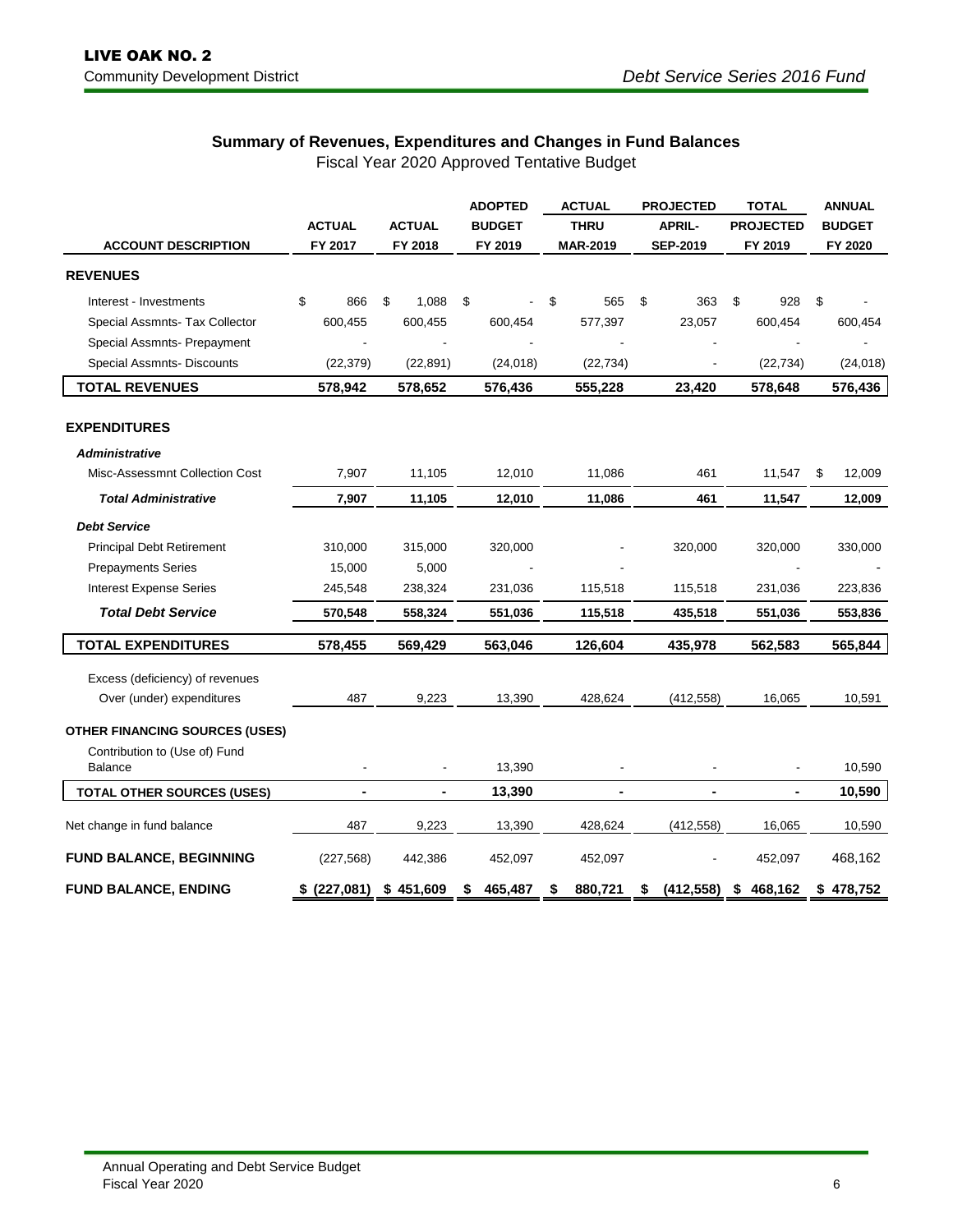| <b>Period</b><br><b>Ending</b> | <b>Principal</b> | Coupon | <b>Interest</b> | <b>Debt Service</b> | <b>Annual Debt</b><br><b>Service</b> |
|--------------------------------|------------------|--------|-----------------|---------------------|--------------------------------------|
| 11/1/2019                      |                  |        | 111,918         | 111,918             |                                      |
| 5/1/2020                       | 330,000          | 2.250% | 111,918         | 441,918             | 553,836                              |
| 11/1/2020                      |                  |        | 108,206         | 108,206             |                                      |
| 5/1/2021                       | 335,000          | 2.000% | 108,206         | 443,206             | 551,411                              |
| 11/1/2021                      |                  |        | 104,856         | 104,856             |                                      |
| 5/1/2022                       | 345,000          | 2.250% | 104,856         | 449,856             | 554,711                              |
| 11/1/2022                      |                  |        | 100,974         | 100,974             |                                      |
| 5/1/2023                       | 355,000          | 2.600% | 100,974         | 455,974             | 556,949                              |
| 11/1/2023                      |                  |        | 96,359          | 96,359              |                                      |
| 5/1/2024                       | 360,000          | 2.750% | 96,359          | 456,359             | 552,719                              |
| 11/1/2024                      |                  |        | 91,409          | 91,409              |                                      |
| 5/1/2025                       | 375,000          | 3.125% | 91,409          | 466,409             | 557,819                              |
| 11/1/2025                      |                  |        | 85,550          | 85,550              |                                      |
| 5/1/2026                       | 385,000          | 3.200% | 85,550          | 470,550             | 556,100                              |
| 11/1/2026                      |                  |        | 79,390          | 79,390              |                                      |
| 5/1/2027                       | 400,000          | 3.300% | 79,390          | 479,390             | 558,780                              |
| 11/1/2027                      |                  |        | 72,790          | 72,790              |                                      |
| 5/1/2028                       | 415,000          | 3.700% | 72,790          | 487,790             | 560,580                              |
| 11/1/2028                      |                  |        | 65,113          | 65,113              |                                      |
| 5/1/2029                       | 430,000          | 3.700% | 65,113          | 495,113             | 560,225                              |
| 11/1/2029                      |                  |        | 57,158          | 57,158              |                                      |
| 5/1/2030                       | 445,000          | 3.700% | 57,158          | 502,158             | 559,315                              |
| 11/1/2030                      |                  |        | 48,925          | 48.925              |                                      |
| 5/1/2031                       | 450,000          | 3.700% | 48,925          | 498,925             | 547,850                              |
| 11/1/2031                      |                  |        | 40,600          | 40,600              |                                      |
| 5/1/2032                       | 480,000          | 4.000% | 40,600          | 520,600             | 561,200                              |
| 11/1/2032                      |                  |        | 31,000          | 31,000              |                                      |
| 5/1/2033                       | 500,000          | 4.000% | 31,000          | 531,000             | 562,000                              |
| 11/1/2033                      |                  |        | 21,000          | 21,000              |                                      |
| 5/1/2034                       | 515,000          | 4.000% | 21,000          | 536,000             | 557,000                              |
| 11/1/2034                      |                  |        | 10,700          | 10,700              |                                      |
| 5/1/2035                       | 535,000          | 4.000% | 10,700          | 545,700             | 556,400                              |
| 11/1/2035                      |                  |        |                 |                     |                                      |
| <b>Totals</b>                  | 6,975,000        |        | 2,482,931       | 9,457,931           | 9,457,931                            |

## **AMORTIZATION SCHEDULE SPECIAL ASSESSMENT BONDS SERIES 2016A**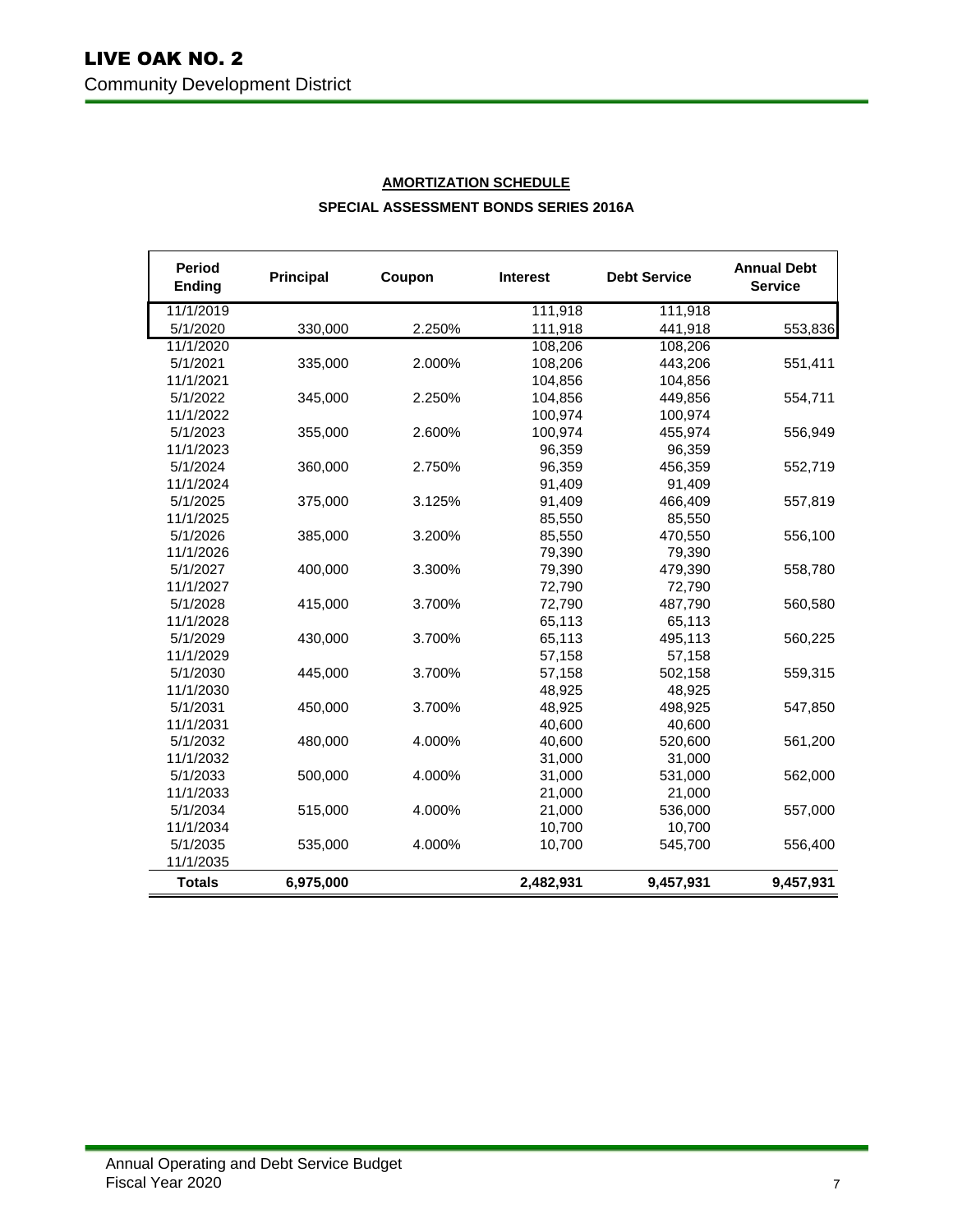## Live Oak No. 2

Community Development District

## **Supporting Budget Schedules**

Fiscal Year 2020